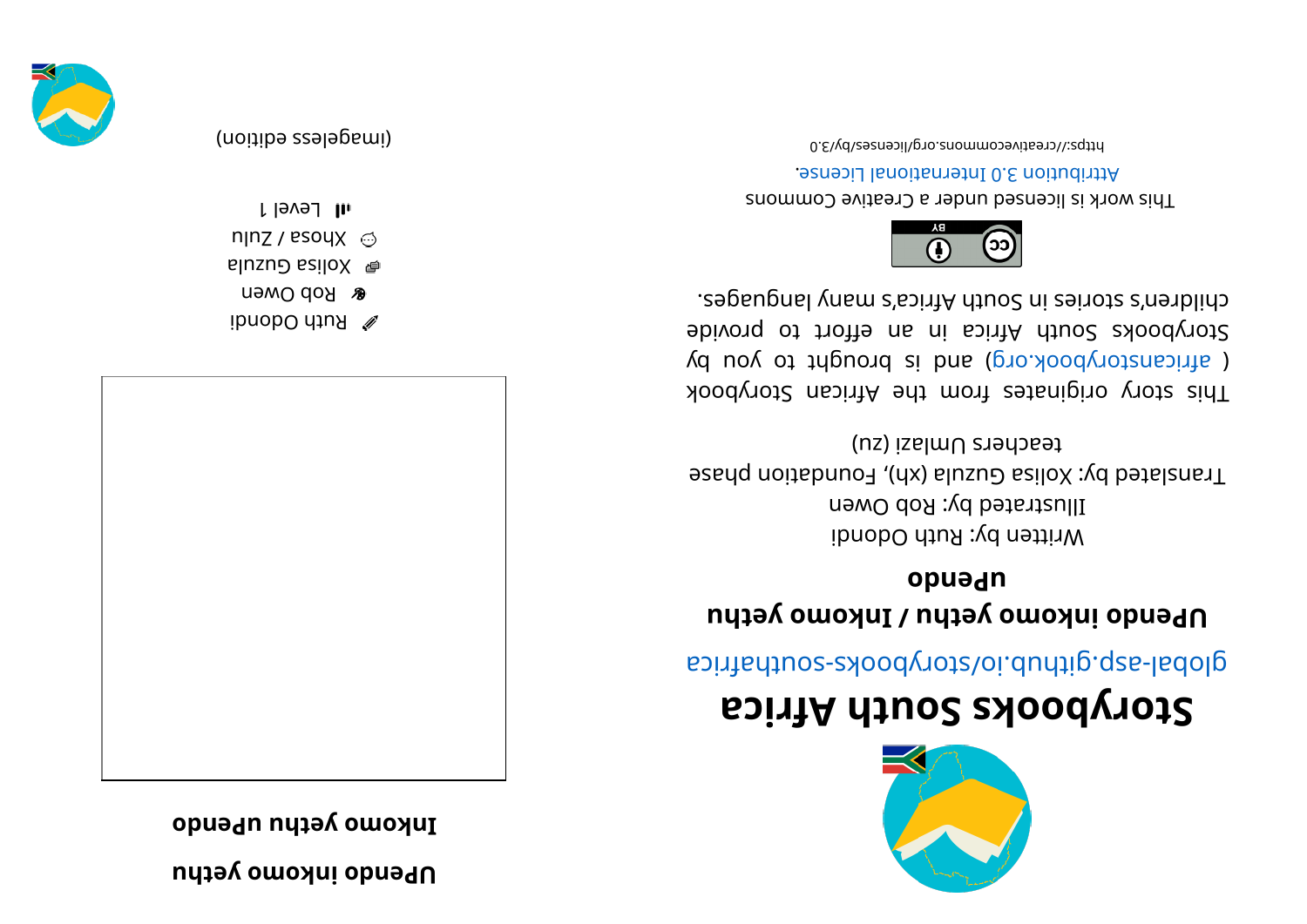## Lo nguNdalo.

 $\ddotsc$  .

Lo uNdalo.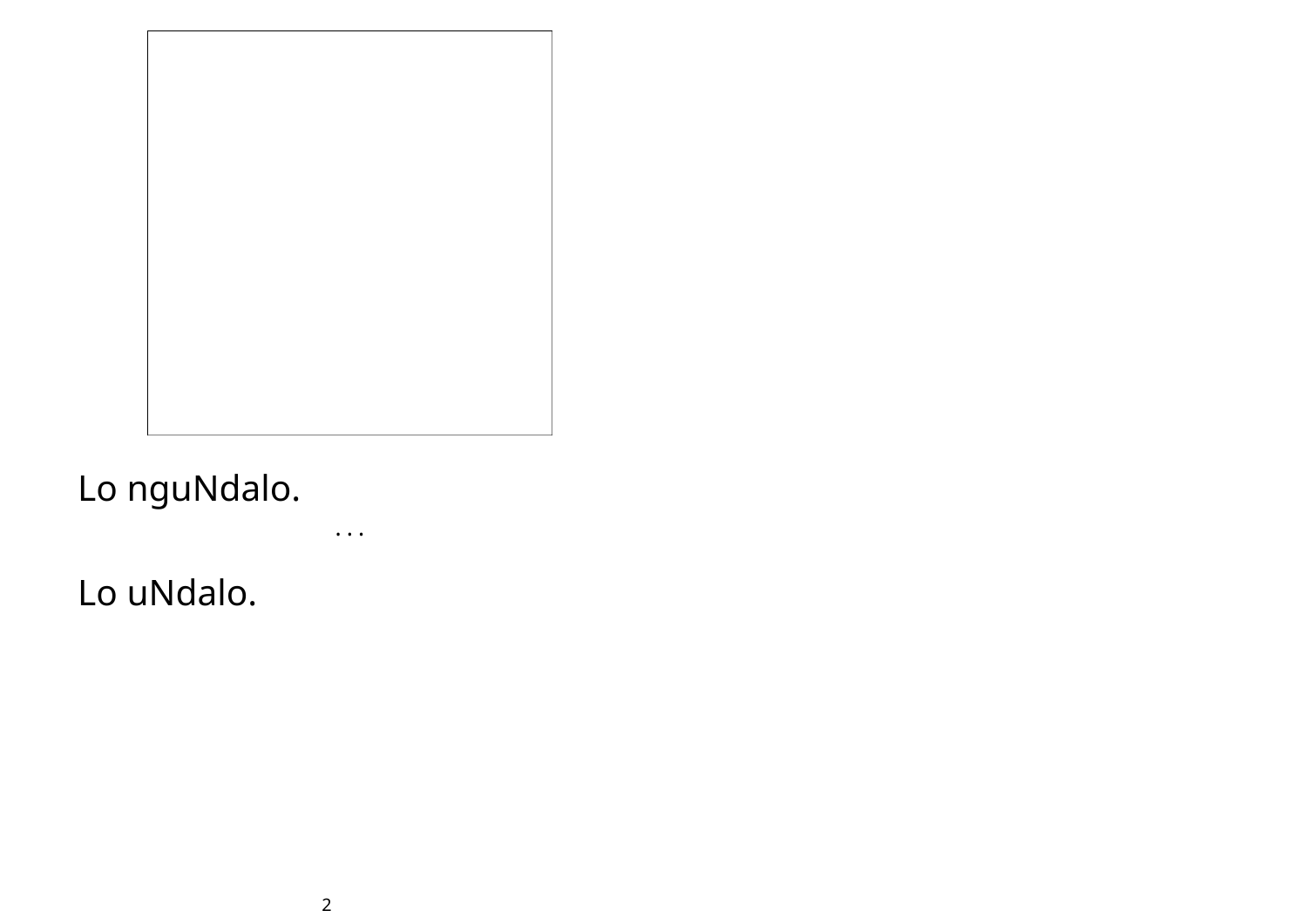

.ibswonii Dunjuyu shanda olabuU

 $\bullet$   $\bullet$   $\bullet$ 

.ib6wonisi Dunjuyu shanda olabuU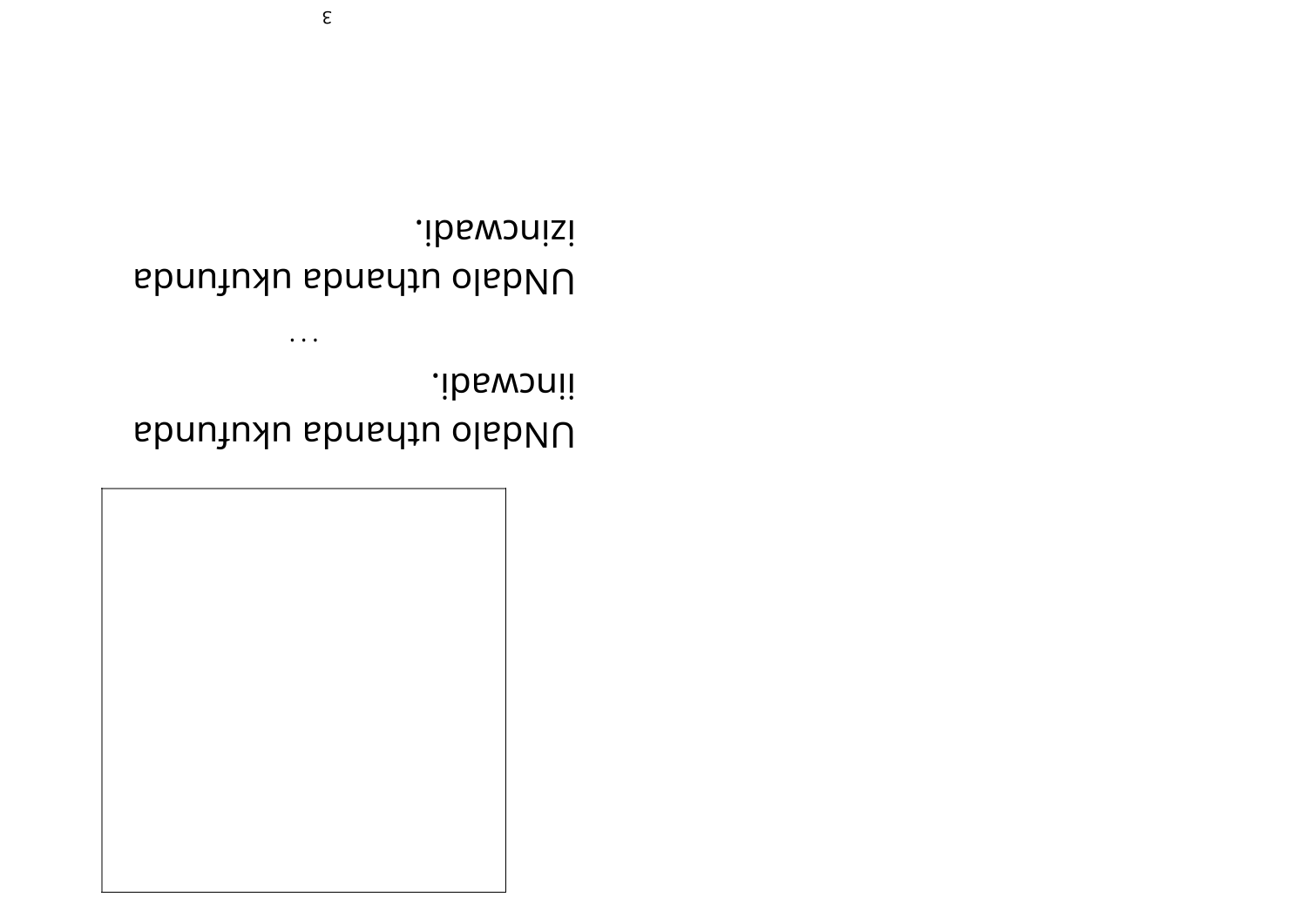

• • •

Lona uPendo.



UNdalo uyabonga kuPendo.

• • •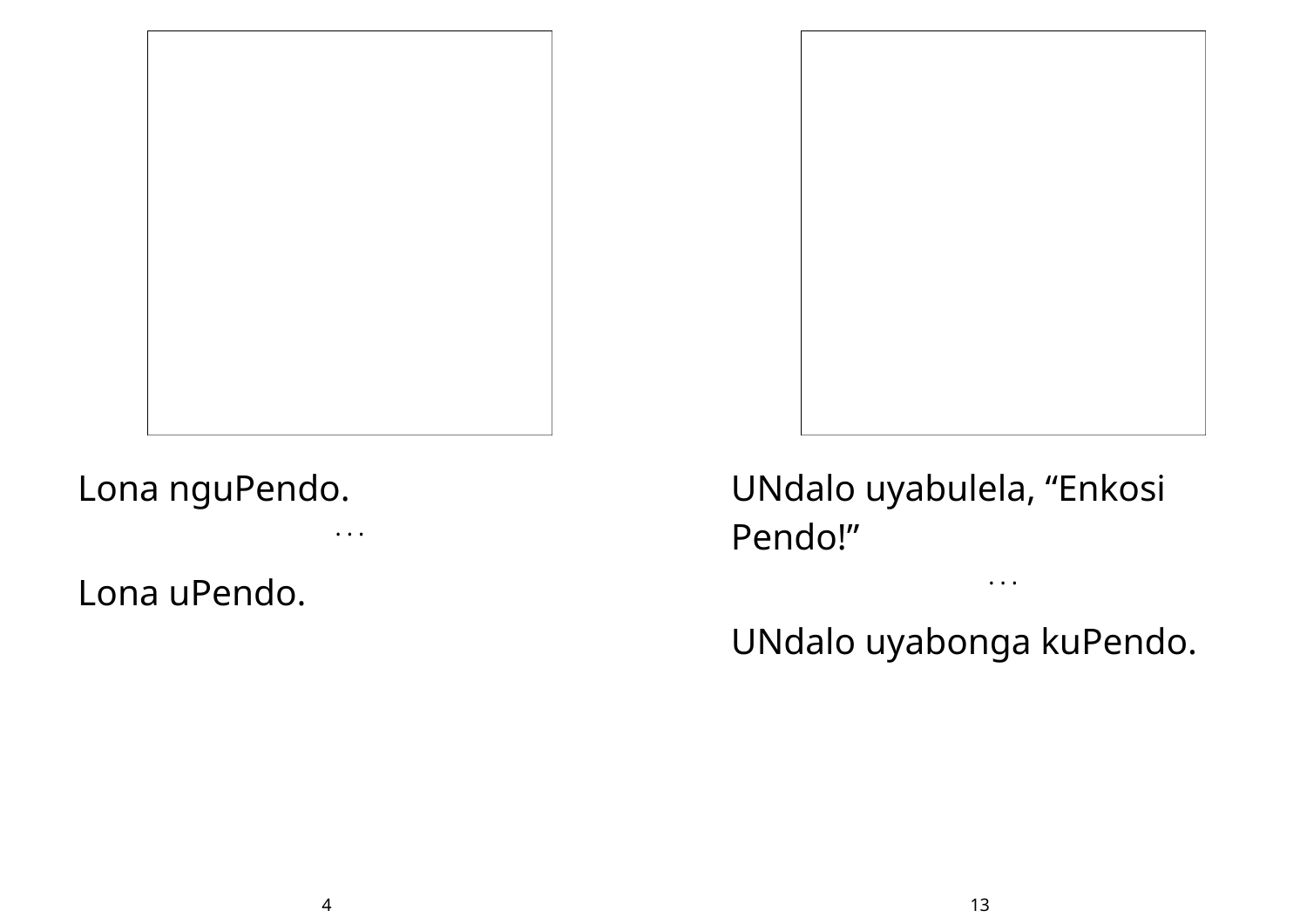

yonke imihla. UNdalo usela upisi olutsha

**DISURE.** by eqsno isidu ssundu olabiud

 $\ddot{\phantom{a}}$ 

.*ad*tapnimi DPendo uthanda ukutya

 $\ddot{\phantom{a}}$ 

.idtapesi DPendo uthanda ukudla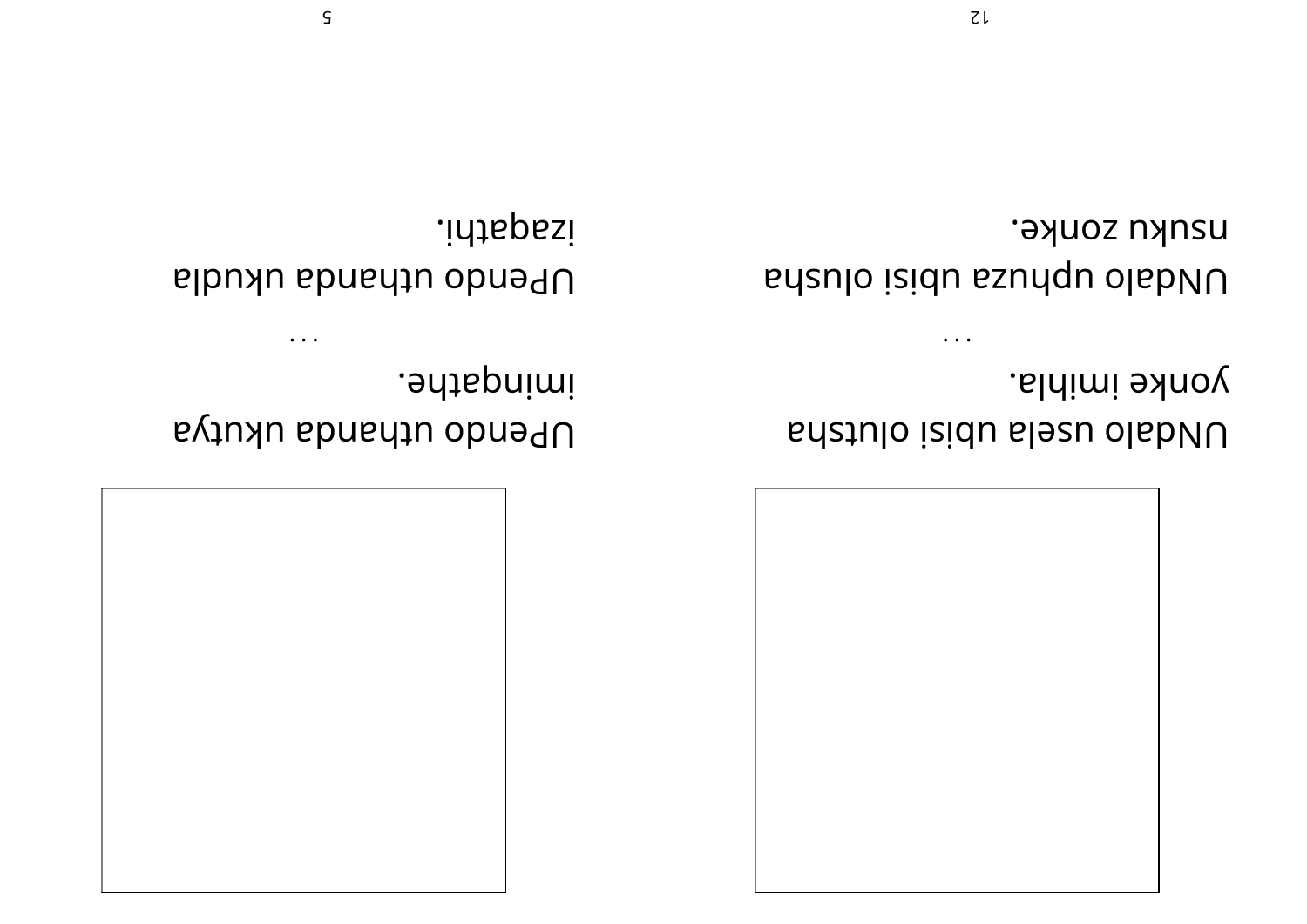

UNdalo wolusa uPendo xa ebuya esikolweni.

UNdalo welusa uPendo uma esebuya esikoleni.

• • •



Utata uyalithengisa ubisi lukaPendo.

Ubaba uze aludayise ubisi.

• • •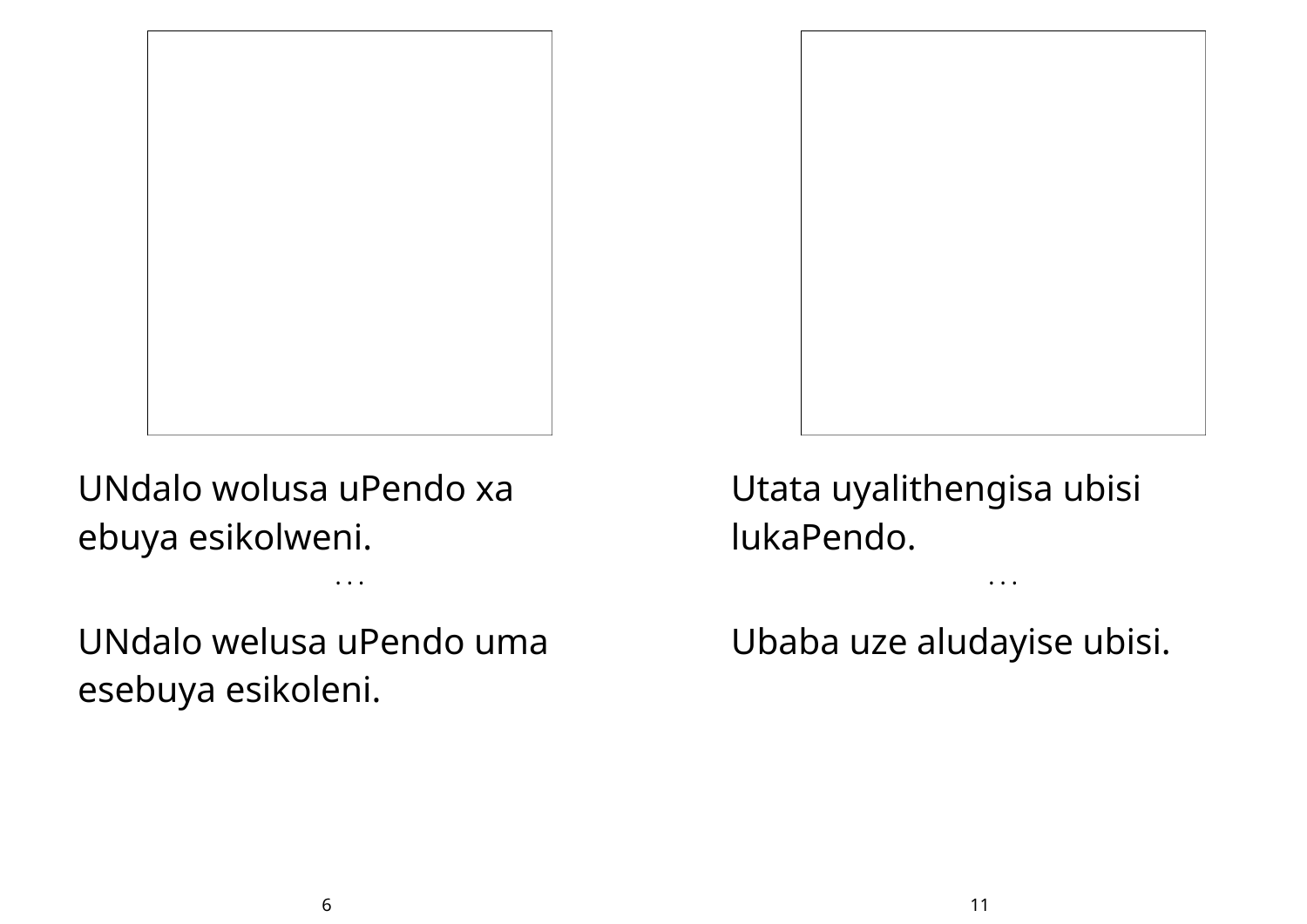

 $\bullet$   $\bullet$   $\bullet$ 

UPendo uyohlisa.

UPendo unobisi oluningi.

.ovelilonqan Umseza amanzi acocekileyo

 $\cdots$ 

ahlanzekile. Umuphusisa namanzi

 $\mathcal{L}$